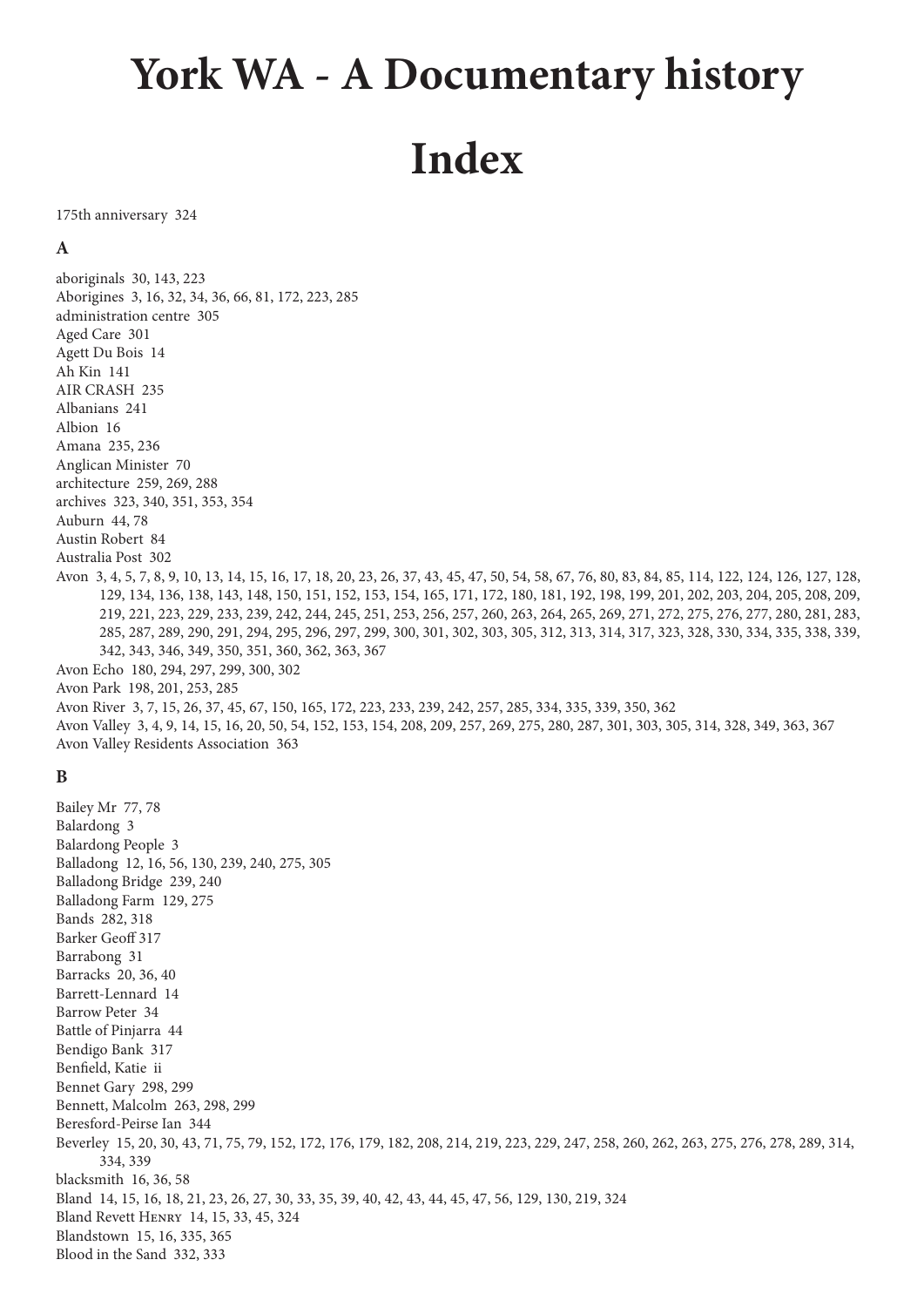Bodycoat Ron 339, 340, 344 Boylya 110, 111 Breweries 124 brick-kilns 91 brick-making 91 brickmaking 70, 76 bridge 83, 95 Bridge House 16, 56, 129, 130, 275 Briggs Peter 277 Brockman William 4, 5, 7, 8, 14, 45 Brown 83, 113, 137, 138 Brown Eliza 22, 39, 41 Brown Richard 17 Brown, Thomas 17, 18, 19, 22, 39, 40, 41, 42, 43, 51, 54, 64, 136, 148, 182, 198, 265 Bull Lt Henry 12 Bunbury Lieutenant 26, 29 Burges, E.G. 250 Burges, Lockier 49, Burges, Louisa 58 Burges, Newton Phillips 189 Burges, Richard Goldsmith 156, 161, 170 Burges, Samuel 44, 45, 49, 54, 72, 77-80, 83, 93, 169, 266 Burges, Thomas 33, 42, 43, 49 Burges, William Goldsmith 49, 169, 189, 198 Burges Family 258 Burridge and Warren Pty Ltd 273 Bush, Fiona 16 bushranger 89, 90 Bushranger 89, 96 Butler Archibald 14 Byrne Francis Henry 14, 15, 16 **C** Camfield Henry 13 Carbury Thomas 125 Carter Thomas 17, 18, 55 Castle Hotel 80, 81, 85, 86, 95, 123, 128, 145, 215, 239, 241, 265, 275, 289, 303, 324, 349, 367 Catholic Convent School 131 cemetery 136, 137, 148, 232, 340 census 84, 87, 139, 140 centenary 206, 208, 258, 288, 289, 296, 306, 313, 324, 334, 349, 351 Centenary Celebrations 201, 209 Centenary Memorial Park 206 CENTENARY MONUMENT 206 Centennial Park 207, 209, 210 Champion ship 39, 50, 54, 81, 169 Chauncy, Surveyor Philip 23 Chidlow William 38 Chinese 141, 241, 272 Chong, Lee-lee 272 churches 165, 258, 280 Church of Christ 258 Church of England minister 71 Clack Tony iii, 2, 3, 24, 180, 237, 260, 324, 333, 334, 337, 339, 342, 344, 345, 346, 349, 350, 351, 352 Clarke, Lorraine ii Clarkson Michael 13 Clarkson Brothers 14 Clay Rev Mr 93, 94 Cobham 37 Collins Building 178, 325 Collinson, E.G. 14 Colonial Secretary 16, 19, 29, 42, 50, 58, 66, 80 colonists 40, 42

Colreavy 132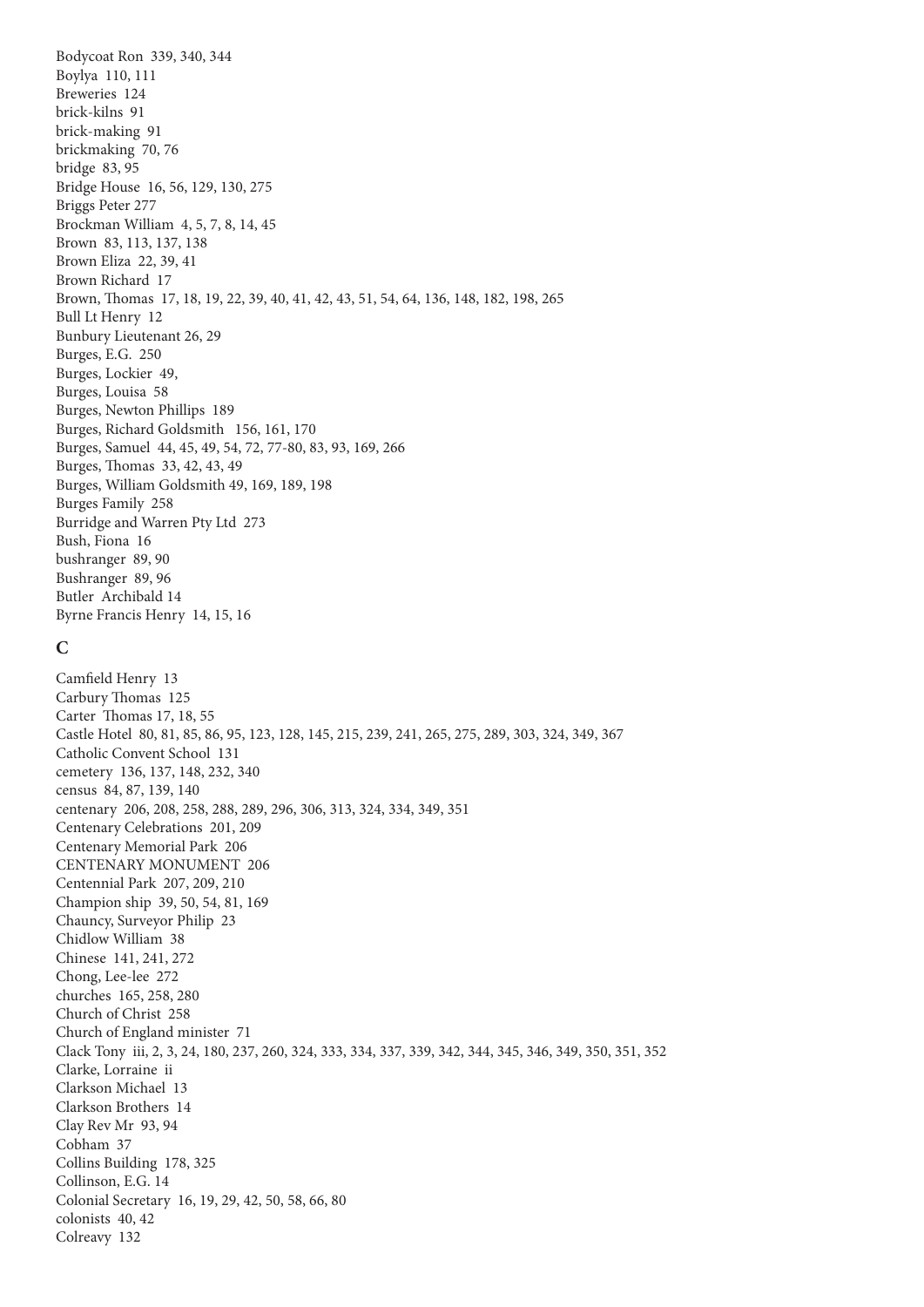commissioner 321 community radio 300 Condon, PC 141 Convent 116, 131, 157, 231, 247, 258, 276, 304, 334, 353 convict depot 66, 78 Convict Hiring Depot 98 convicts 54, 55, 61, 63, 66, 74, 77, 78, 82, 86, 87, 88, 98, 100, 108, 112, 145, 146 Cook Sarah 30 Cook Solomon 58, 59 Cook Elijah 30 Co-operative Bulk Handling 224, 273, 365 Cornish, Patrick 345 Court, Richard 9, 38, 44, 47, 50, 71, 79, 83, 93, 95, 125, 134, 135, 142, 216, 280, 283, 305 Courthouse 44, 58, 68, 83, 95, 165, 283, 284, 304, 332 Cowan, Peter 41 Cowan Walkinshaw 66, 100, 110, 111, 195, 210, 285, 297, 355 Cowits 110 Craig John Morton 80, 95, 122, 123, 128, 134, 135, 174, 241, 263, 296, 324, 331 Craig Samuel Smale 80 Craig's hotel 122 Cut Down Hill 10, 11 Cut Hill 66, 122

# **D**

Dale Ensign Robert 3, 4, 9, 13, 14, 15, 17, 18, 20, 22, 23, 42, 50, 208, 209, 324 Dale Cave 3 Davies, R.C.T. 178, 210, 266, 268, 289, 290, 316, 325, 347 decimal currency 153, 262 Depot Superintendent's Quarters 245, 267 Depression 153, 195, 196, 204, 213, 217, 256 derailment 348, 355 Dodds James 37, 38 Dodds P H 14 Doodjeep 31 Douglas Thompson 16 Drew Dr Pamela Statham 339 Drew Nick ii, 3, 5, 7, 10, 12, 51, 52, 62, 73, 86, 130, 148, 165, 191, 218, 232, 244, 267, 297, 301, 306, 312, 339, 340, 344, 346, 349, 363 drive-in theatre 295 Drummond John 44, 110 Drummond James 44, 80, 81 Drummore ship 84 du Boulay 122 Duke of Edinburgh 246, 250 Duke of Gloucester 221 Dunham's hotel 80 dust storm 346 Dusty Miller Hotel 58 Dyott Range 6, 7

# **E**

Earthquake 264 Eastern Districts Chronicle 119, 120, 121, 123, 124, 125, 126, 127, 128, 133, 135, 136, 141, 142, 143, 144, 151, 153, 156, 159, 161, 162, 164, 166, 168, 170, 171, 173, 175, 176, 177, 179, 183, 185, 186, 187, 189, 192, 199, 296 Edmonson, PC 141 Edwards, Charles 141 Edwards William 83, 89, 113, 123, 141, 143 Edwards Store 327 Endowment lands 223 Esplanade Hotel 270 Evans David (Jimmy) 40, 45, 145, 179, 201, 347 execution 31, 32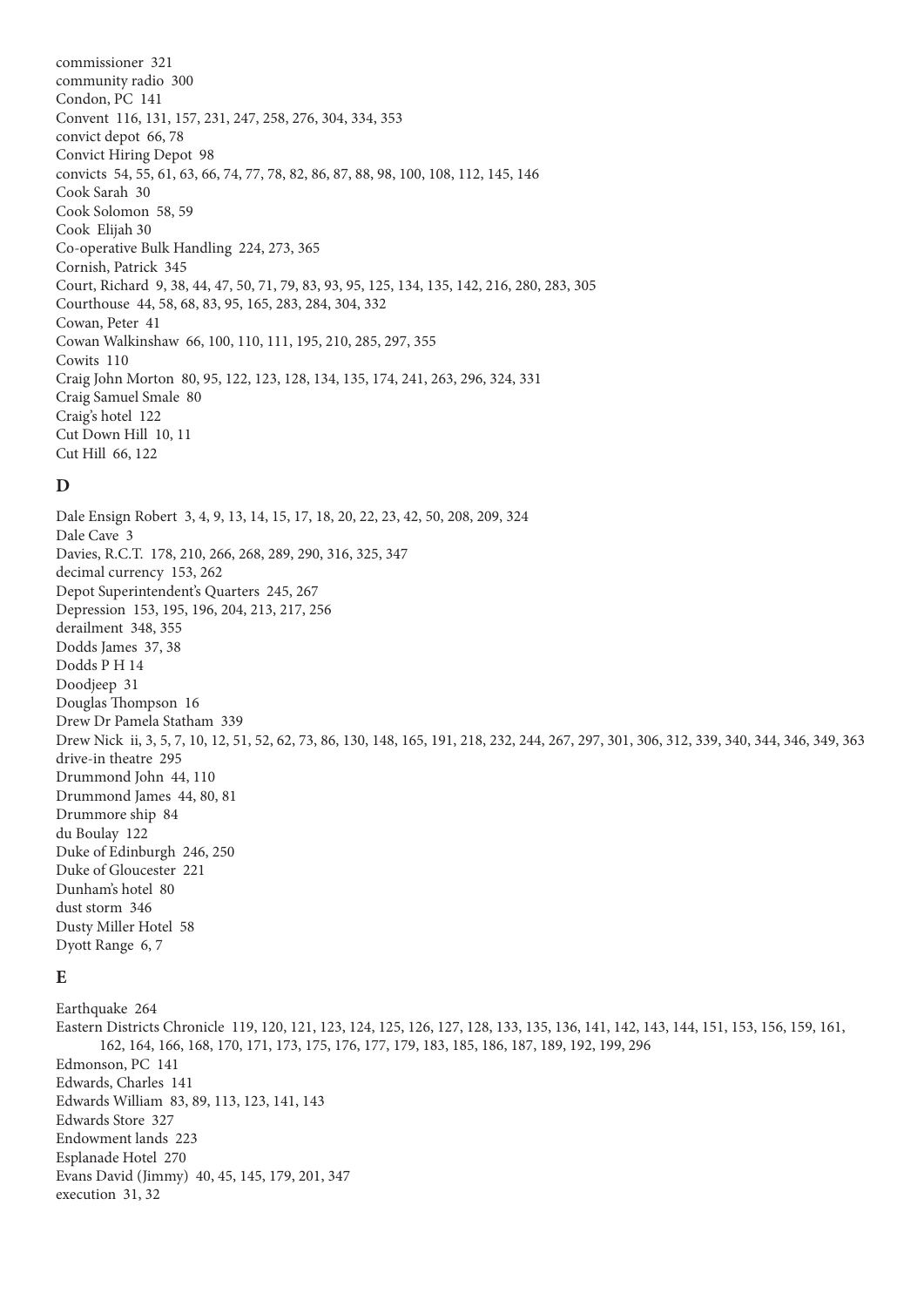$\mathbf{F}$ 

farrier 36 Faversham house 271 Faversham House 24, 25, 225, 275, 349 Feeney John i, 101, 102, 103, 105, 109, 111 fencing 24, 219 Ferguson John Maxwell 124, 187 fertiliser 242 ficus tree 336, 338 fire 9, 11, 27, 30, 40, 44, 47, 58, 59, 85, 100, 110, 118, 151, 190, 198, 233, 236, 272, 273, 274, 281, 293, 315, 342, 343, 346, 348, 362 first inland settlement 267, 350 Fitzgerald, Governor 16, 67, 74, 89, 110 Fleay John 83, 84 flogged 31 floods 95, 219, 253 Floods 95, 219, 229, 253 flour-mill 91 Flynn S G (Mick) 211 football club 123 Forrest, Sir John 174, 175, 179 Forrest Oval 192, 198, 221, 231, 246, 247, 250, 278, 321, 326 Forward Edgar 235 Fremantle 13, 22, 24, 39, 41, 51, 63, 67, 69, 74, 77, 84, 86, 87, 88, 89, 98, 106, 107, 115, 120, 127, 139, 140, 145, 150, 156, 173, 184, 205, 230, 273, 291, 292, 318, 350 Friends of the Flour Mill 298 Frieze Cave 3

# G

Gallop Ned 26, 28 Galwey Edward 212 Gambling 141, 142 Garton Smith, Robert i Gayfer, H.A. MLA 263, 269 gazebo 285 Gibney Father Pat 115, 157, 165, 260, 334 Gilgering 75, 84, 332, 334, 349 Glass P.M.A. 259, 261 gold 45, 58, 72, 82, 112, 132, 133, 149, 150, 153, 154, 155, 166, 185, 196, 203, 257, 260, 272 Golden Valley 132, 133 Goldfields Water Supply 256, 257 Government Botanist 81 Government Reserve Farm 18 Government Stock Farm 15 grain transport 336 Grassdale 26, 39, 40, 41, 51 Gray John 96 Great War 149, 198, 199 Green Mount 17 Guildford 83, 84, 85, 100, 107, 113, 121, 127, 129, 139, 140 Gwambygine 17, 78, 79, 211, 337, 339, 340, 342, 344, 345, 346, 349, 350, 351, 352, 361, Gwambygine Action Group iii

# $H$

Hackett Police Constable 125 Half-Way house 31 Hallam Professor Svlvia 3 Hardey John W and Joseph 13, 14, 15 Hardey Mr and Mrs 40 Hasluck, Sir Paul 182 Hav Robert 17 Haynes, R S 141 Heal brothers 12 Heale 9, 129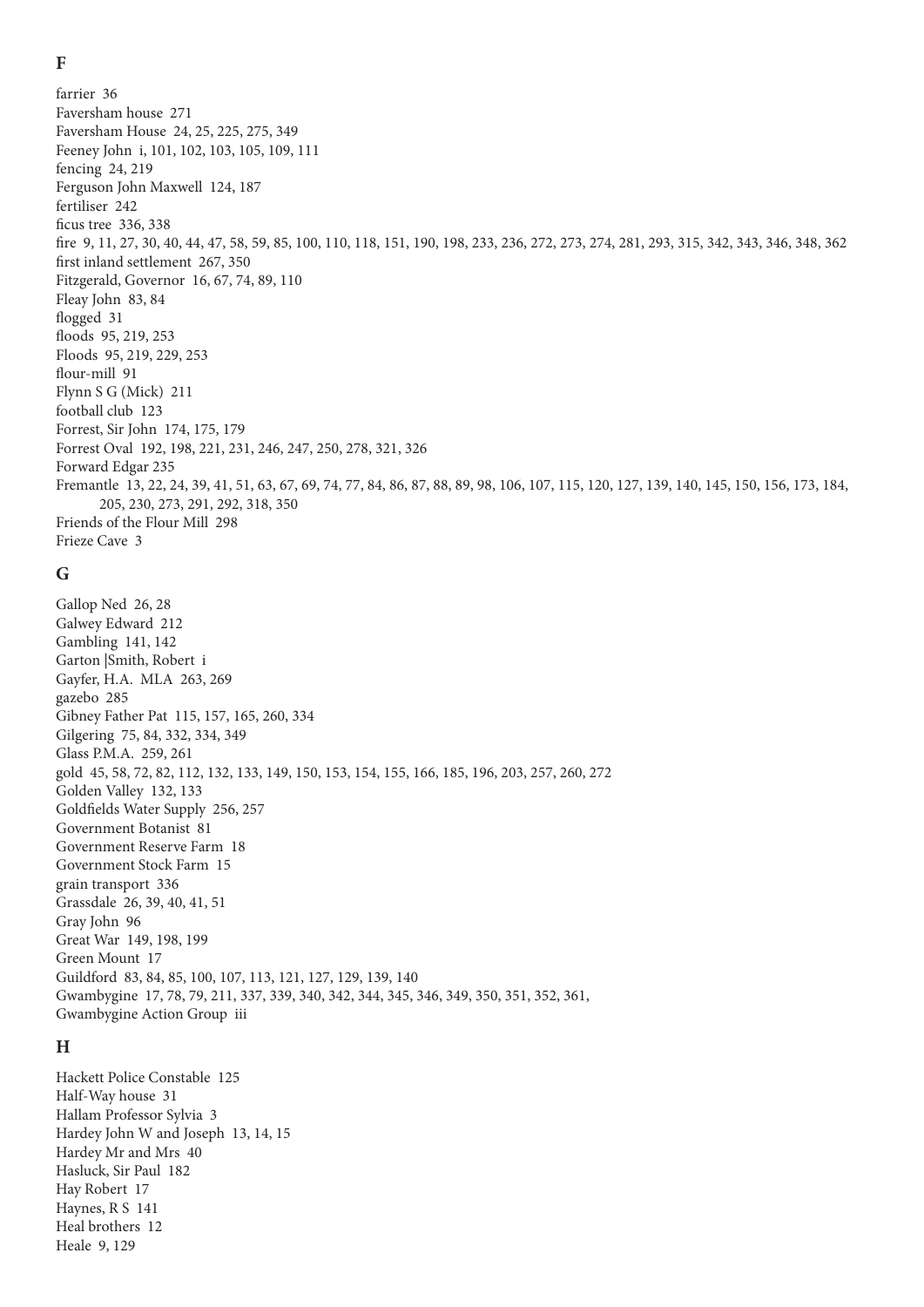Helms Thomas 51 Henderson Capt Edmund 46, 63, 71 Heseltine Sir William ii, 347, 349 Hillman Alfred James 122 Holy Trinity 100, 104, 138, 258, 275, 278, 286, 289, 308, 309 Holy Trinity Church 100, 104, 138, 286, 289, 308, 309 Hoogly ship 56 Hooper Ray 321, 323, 341 Hoops, Richard 78, 79, 113, 266 horse traction 213, 214 Horton's Inn 90 Hutt, His Excellency Governor 31

# **I**

Imperial Hotel 171, 264, 265, 282, 342 influenza 110, 143, 144 Inkpen George 119, 127, 133, 159, 160, 201, 202, 212, 228, 235, 236, 302 Inquirer 32, 34, 35, 36, 45, 53, 55, 57, 152 Irwin Lt. Governor, Captain 17, 18 Isaac Richard 14 Island Queen ship 84

# **J**

Jah-Roc 298 James, W H 141 Japanese Straw Art 367 Jazz Festival 280, 282, 303, 318 Junior High School 246, 247, 256, 258, 260, 279 Juniper, Robert 103, 286, 287 Juniper Windows 286

## **K**

Khourabene 101, 105 Kickett Boyd 320 Kickett, Dr Marion ii King, Adelphe i King Dick 56, 57 Kings Head 16 Knott 26, 27, 29 Ko Chow 141

# **L**

Lakes 85, 90, 122 landfill 363, 364 Landor Edward Wilson 47 Langsford John 16 Langsford House 16 Late night shopping 281 Lee brothers 272 Leroux Charles 17 Lewis Richard 14 Library 7, 19, 93, 94, 128, 152, 153, 162, 164, 191, 205, 209, 219, 234, 236, 252, 283 Library Board of WA 252 Lilly James 89, 90 Littlefair, Carol ii Lloyd, Mark i, 307, 338, 353, 354 Lo, Charley 141locusts 314 London Illustrated News 8, 46 Lotteries Commission 259, 309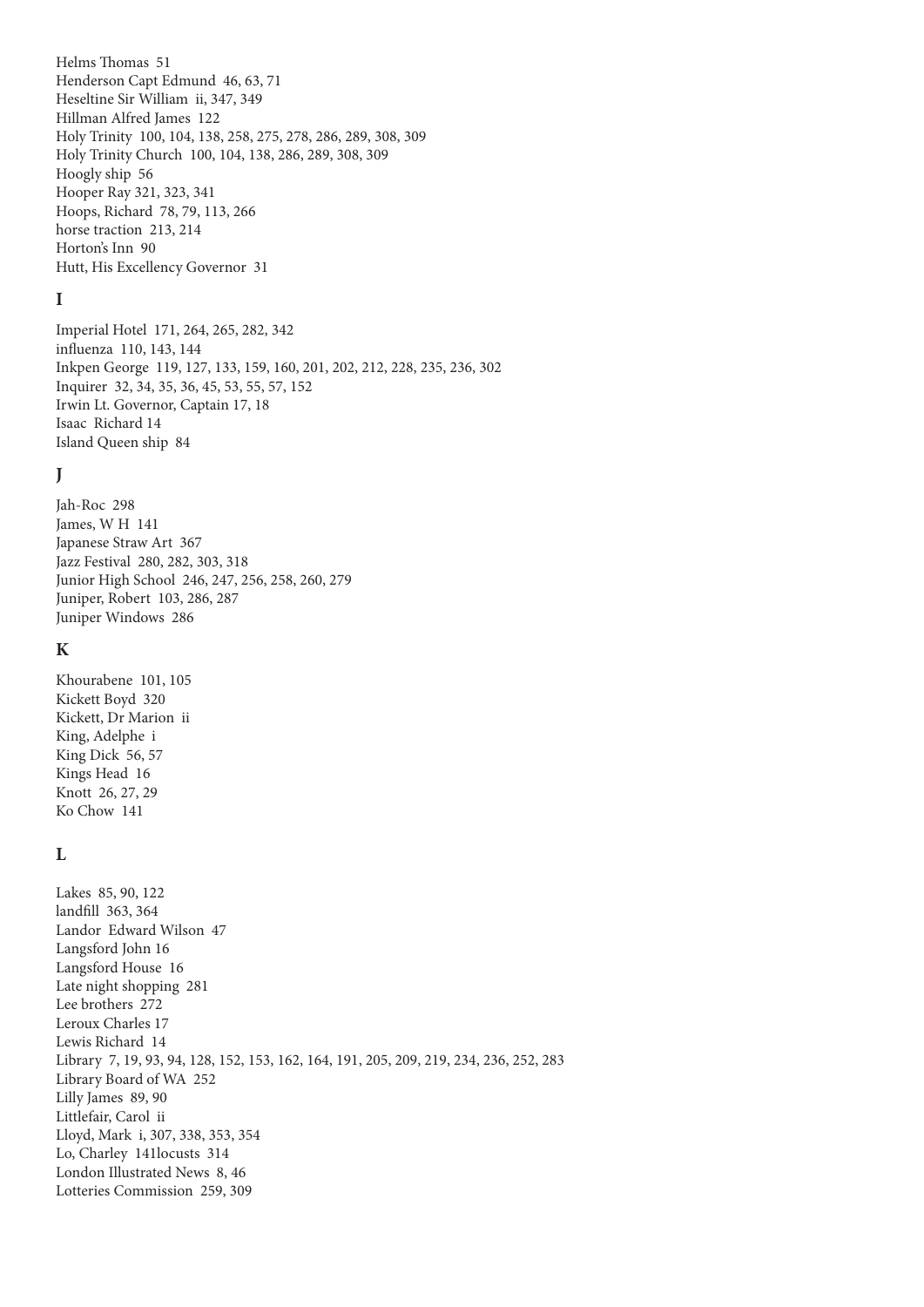#### **M**

Macartney Street Reserve 199, 206 Magistrates 32 Magnetic Hill 10 Mahogany Creek 85, 100, 122 Mahogany Inn 56 market gardening 241, 257 Marquis of Anglesea ship 15, 81 Marwick, Esmae 72, 73, 179, 189, 263, 268, 269, 275, 281, 305, 349, 360 Marwick Wiilliam 72, 73, 179, 189, 263, 268, 269, 275, 281, 305, 349, 360 Mary and Jane ship 84 Masonic Lodge 289 Matrimonial Mart 200 McColl ,Jenni i McNeill, Lindsay 41, 173, 178, 180, 181, 207, 231, 238, 256, 258, 259, 266, 275, 281, 285, 286, 287, 288, 290, 296, 299, 300, 305, 307, 308, 309, 313, 317, 319, 322, 325, 326, 327, 329, 330, 335, 347, 348, 350, 351, 355, 356, 357, 359, 360, 361, 365, 367 McNeill, Silvana i Meares Captain Richard Goldsmith 44, 45, 49, 58, 59, 71, 77, 78, 79, 83, 93, 95, 110, 134, 169 Mears Rev. Wm. 40 Mechanics' Hall 106, 126 Mechanics' Institute 93, 94, 113, 121, 134, 161, 165, 171, 181, 252, 266 Meckering Earthquake 264 medical practitioners 316 Men's Shed 351, 359 Methodist Church 67, 208, 258 Michael Clarkson 13 Middleton Edward 124 mill 58, 59, 156, 209, 224, 273, 293, 298, 303 Miller Andrew 58, 125 Millett Rev Edward & Janet 98, 100, 101, 102, 103, 104, 105, 107, 108, 109, 112 Mission 67, 69 Mold, Revd Peter 278, 287 Monger John Henry Junior 24 Monger John Henry Senior 24 Monger 24, 25, 33, 34, 45, 73, 77, 80, 82, 85, 91, 93, 113, 115, 117, 124, 134, 135, 143, 154, 156, 169, 171, 174, 179, 184, 192, 225, 228, 239, 253, 263, 266, 287, 314 Monger's Hotel, 33 Mongers Town 25 Moondyne Joe 89, 90 Moore, George Fletcher 9, 12, 15, 50, 52 Morgan John 17 Moriya Akira 367 Mortimer Lieut. 20 Motor Museum 178, 277, 281, 313, 325 Mount Bakewell 3, 6, 10, 11, 13, 15, 18, 45, 46, 47, 48, 76, 113, 114, 150, 201, 257, 258, 324, 342, 257 Mount Brown 138 Mount Mackie 5, 6, 11 Mount Shole 11 Mt Matilda 40 Mumme William 124 Municipal Corporations Act 113 Municipality 114, 137, 139, 144, 171, 250, 257 murder 27, 29, 30, 31, 32, 41, 111, 125, 241, 332 museum 182, 267, 268, 277, 293, 297 Myxomatosis 254 **N** Nairn James 80, 81 National trust 340 National Trust 20, 44, 263, 268, 275, 283, 284, 293, 304 Native Reserve 223, 234

Natives 6, 7, 11, 16, 18, 20, 21, 23, 26, 27, 29, 30, 31, 32, 33, 35, 39, 40, 47,48, 51, 64, 65, 66, 67, 68, 69, 76, 223, 239, 315 Noongar

*See* Nyungar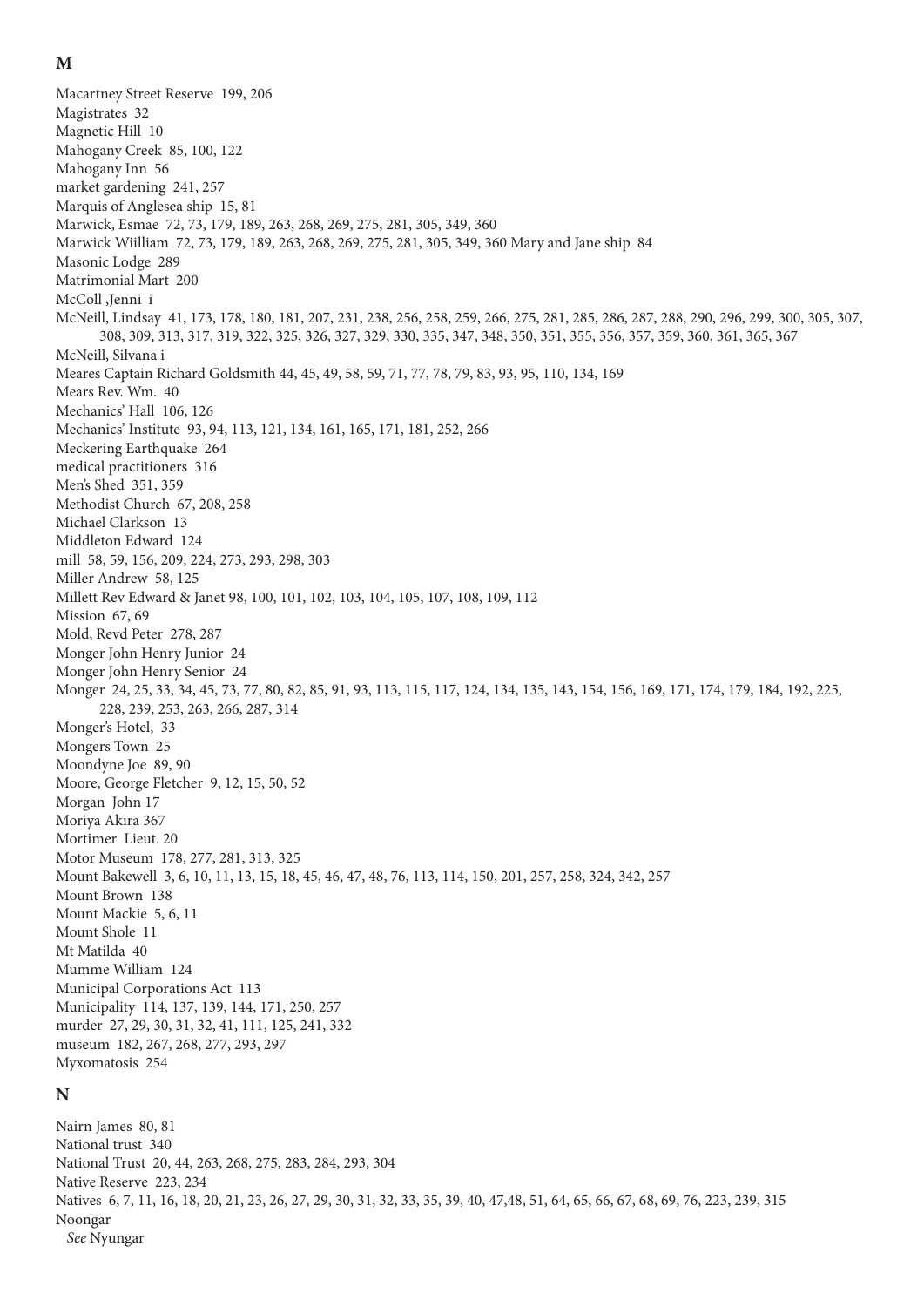Northam 12, 15, 35, 53, 58, 59, 84, 86, 94, 119, 121, 127, 139, 151, 152, 155, 156, 208, 223, 224, 229, 234, 239, 245, 250, 259, 261, 264, 265, 271, 273, 274, 275, 280, 281, 282, 289, 314, 320, 326, 335, 340, 346, 354 Northbourne 16, 56, 129, 130 Nyungar 3, 4, 172

## $\mathbf 0$

O'Connell, Sergeant 141 O'Connor, Robert QC i Oddfellows 126 Orelia ship 84 organ 119, 258, 308, 309

# $\mathbf{p}$

Palassis Architects 305 Parker family 16, 27, 37, 56, 57, 59, 60, 77, 80, 83, 89, 90, 91, 93, 113, 118, 129, 130, 135, 151, 152, 153, 155, 171, 172, 179, 201, 202, 219, 223, 228, 239, 266 Parker, Stephen 16 Parmelia ship 17, 81 Paternoster Paddy 145 Penal Colony 54 Perkins Mr C C 256 Perth Gazette 21, 22, 23, 30, 32, 45, 70, 71, 78, 80 Pharmacy Bookshop 280 Photographic Competition 330 Pioneer Memorial Lodge 301 pioneers 13, 42, 103, 206, 208, 210, 239, 241, 258, 291, 297, 315, 334 Pioneers 19, 107, 206, 207 Pittard, Charles 141 Plane Crash 211 Police Barracks 83 Police Station 20, 44, 90, 97, 125, 157, 275, 283, 296 poliomyelitis 246, 247 Poole George Temple 131, 237, 253, 256, 288 population 22, 52, 67, 77, 87, 88, 112, 139, 140, 143, 163, 187, 195, 245, 246, 255, 256, 257, 272, 290, 301, 334, 347 Post Office 165, 171, 172, 221, 223, 275, 302 Pownall, Revd George 70, 71, 74, 75, 76 Prisoners of War 197 Protector of Natives 16, 47 public library 93, 252

# Q

Quartermain Elijah 42 Queen Elizabeth II 197, 246

# $\bf{R}$

Rabbits 212, 213, 216, 254 race course 34, 66, 357 Rae Julie i. iii Railway 127, 143, 171, 173, 176, 185, 187, 198, 199, 219, 233, 251, 355, 365 Recreation Centre 341, 346 Redmile 16 Red Swamp Hill 73 Register of the National Estate for Western Australia 275 Residency 24, 42, 98, 104, 119, 123, 131, 133, 144, 145, 150, 158, 179, 182, 184, 185, 198, 201, 215, 221, 222, 225, 232, 238, 240, 245, 248, 249, 253, 267, 268, 269, 271, 275, 282, 284, 288, 295, 297, 304, 343, 348, 349 Residency Museum 24, 98, 104, 119, 123, 131, 133, 144, 145, 150, 158, 179, 184, 185, 198, 201, 215, 221, 222, 225, 232, 238, 245, 248, 249, 253, 267, 271, 275, 282, 284, 288, 295, 297, 304, 343, 349 Resident Magistrate 35, 41, 42, 44, 58, 66, 78, 83, 86, 93, 100, 111, 113, 118, 141, 182, 245, 267, 285, 297 Reveley Henry 14 Richardson Henry 85, 86 Ridley CD 14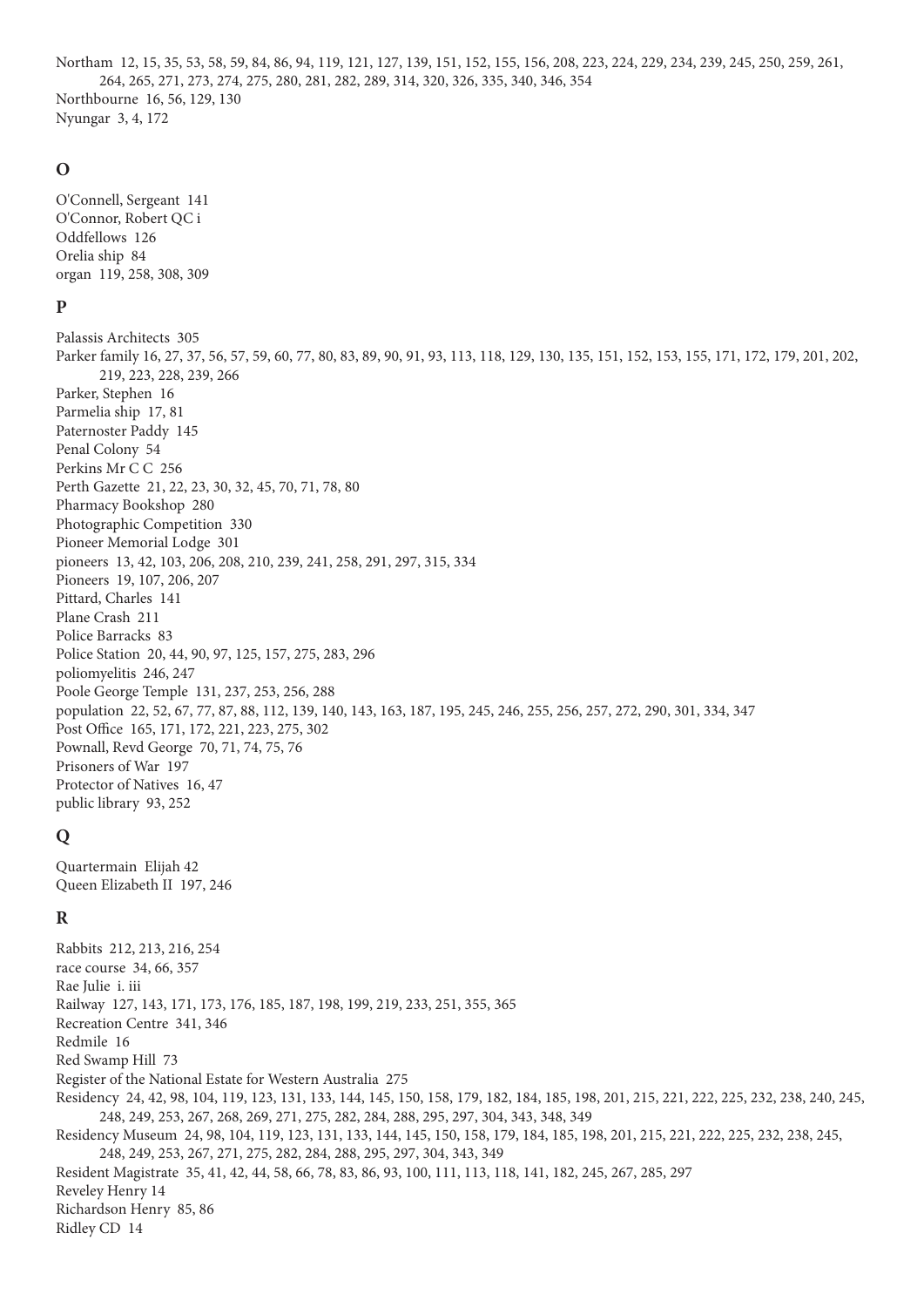River Conservation Society 339, 344, 351 road 83, 85, 100, 108, 113, 117, 125 roads 4, 22, 35, 50, 51, 52, 53, 56, 57, 64, 209, 239, 240, 266, 335, 336, 346, 355, 365 Roads Board 169, 231, 261 Roads District Act 113 Road Trust 257 Robinson Jimmy 95 Rockingham ship 83 rock paintings 2, 3 Roe John Septimus 4, 14, 17, 18, 19 Rotary Club of York 319 Rowan Terrence Arthur 215 Roy Bill i, 349, 351, 353 Royal Hotel 141, 265, 338 Royal Progress 246, 247 Royal Visit 243, 245, 246, 250 Royal W.A. historical Society 344 Royal WA Historical Society State History Conference 349

## **S**

Salvation Army 131, 247, 258, 296, 346 sandalwood 10, 24, 50, 51, 52, 72, 73, 100, 107, 153, 195, 196, 208, 350, 357, 358 Sandalwood 24, 25, 50, 51, 52, 53, 107, 208, 304, 330, 349, 353, 357 Santalum Spicatum 357 Sargent Obeithio 324 saw mill 91 school 51, 67, 70, 103, 115, 116, 131, 169, 182, 209, 247, 249, 256, 258, 260, 279, 288, 289, 291, 292, 306, 319, 334, 347, 348, 351 schools 51, 131, 231, 242, 247, 256, 258, 271, 306, 323, 350 Settlers 13, 15, 20, 21, 22, 23, 26, 27, 29, 30, 31, 32, 35, 40, 45, 50, 51, 52, 53, 54, 55, 57, 58, 66, 77, 82, 119, 125, 166, 176, 177, 203, 208, 209, 210, 258, 272, 280, 291, 324, 344, 349 Sewell John 83, 84, 129, 136 sewerage 323, 340 sheep 3, 18, 21, 23, 26, 30, 33, 37, 39, 40, 43, 47, 48, 55, 58, 81, 82, 150, 151, 153, 189, 196, 203, 208, 257 sheep pasture 18 Shire Clerk 261, 301, 302 Shire of York 257, 261, 267, 275, 297, 299, 302, 305, 313, 321, 323, 359, 360, 367 Shire of York Administration Centre 305 shoe-maker, 36 signal fires 31 Sisters of Mercy 115, 131, 157, 258 Sister Ursula Frayne 115 SITA 363, 364 Six Mile Gully 66 Skydive Express 310 Skymaster 235, 236 Smith Charles 83, 84 Smithies 67, 69, 70, 76, 258 soldiers 15, 18, 20, 32, 40, 63, 184, 185, 198, 210, 225, 251, 292 Soldier Settlement Scheme 195 Sophia ship 80 South, Georgia 35, 44, 50, 80, 91, 113, 114, 150, 151, 156, 161, 166, 171, 175, 184, 187, 192, 199, 204, 221, 235, 239, 251, 263, 278, 324, 325, 346, 362 State Cabinet 187, 323 State Heritage Register 339, 344 Statham Drew Pamela ii, 13, 17, 21, 28, 71, 79, 82, 112, 213, 339, 344, 349 Steed, Duncan i Sterling ship 39, 41 Strickland, Cherie ii Stirling, Governor William 9, 13, 14, 15, 16, 17, 26, 36, 44, 45, 63, 81, 84, 116, 140, 201, 208 St John ambulance 348 St. John's Cemetery 137 St. John's Church 137 Stone G.F. Esq. Sheriff, 31, 50 Stone 31, 44, 50, 53, 71, 79, 82, 174, 187, 334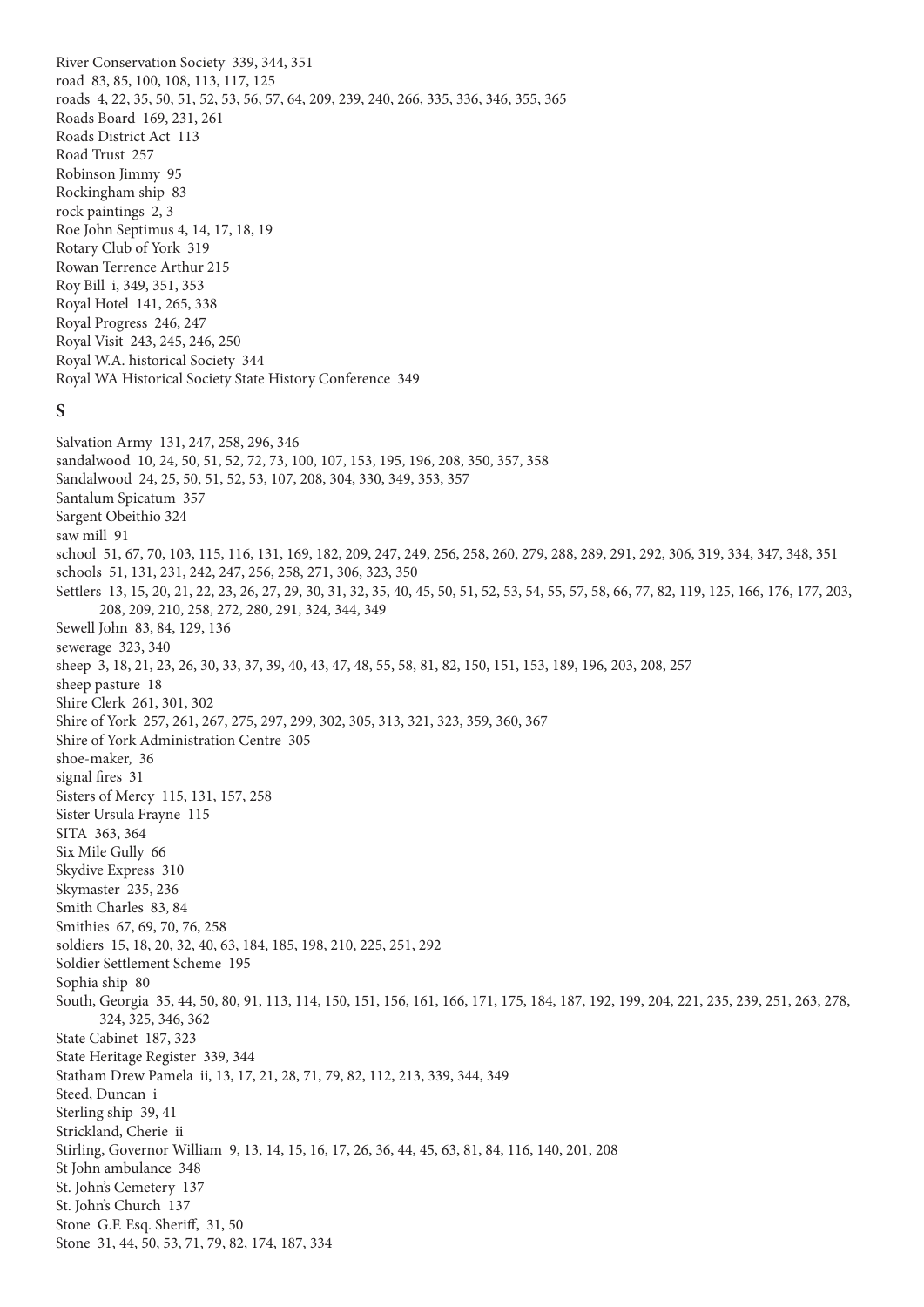storekeeper 4, 36, 64, 79 St Patrick's Church 215, 258, 275, 334 St Peter's 334 St Ronan's Well 29, 56, 122 Sultana ship 85 Surveyor 4, 17, 19, 23, 40, 56 suspension bridge 219, 233, 253 sustenance payments 217 Swan River Settlement 37 Swiftsure ship 94 swimming pool 260

# **T**

Tanner William 19, 42, 43 Tanners 39 Tartar ship 100 Taylor, Mike i Taylor Robyn 344 telemovie 332 Temperance Hotel 119, 324 The Voice Of York 293 Ticket-of-Leave 64, 71 ticket-of-leave men 54, 58, 80 Tier 3 rail network 355, 365 Tipperary 44, 49, 72, 78, 169, 246, 250, 280 Tourist Development Authority 268 Town Council 56, 114, 181, 257, 261 Town Hall 93, 94, 158, 173, 180, 181, 192, 198, 199, 209, 215, 221, 231, 232, 246, 258, 264, 266, 276, 280, 282, 289, 304, 305, 325, 328, 349, 351, 353 Towns Improvement Act in 1838 266 Train 128 transport industry 213 Traveller's Joy Inn 17, 18 Trimmer, Arthur 14, 15, 16, 18, 21, 26, 28, 129, 130 troopers' cottage 284 Troy Gavin 321, 322 Trusty ship 40, 41, 79 Tuberculosis 255

#### **V**

verandah 48, 101, 105, 115, 263, 272, 276 Vermin Board 216 Victory Picnic 231 Viveash Samuel 42 Viveash 40, 41, 42, 43 Viveashes 39, 40, 42

# **W**

WA Farmers Gazette and Market Report, August 1904 33 Walk to Guildford 291 Wannine 30 Wansborough House 16 Wanstead ship 78 Ward Dr Harold 201, 202, 215, 259, 263, 321 War Memorial 154, 198, 199, 232, 260 War Memorial Committee 199 water 5, 10, 11, 12, 17, 18, 22, 35, 57, 150, 151, 154, 176, 177, 179, 205, 219, 223, 229, 233, 234, 242, 246, 247, 253, 257, 260, 273, 274, 291, 315, 325, 331, 339, 340, 344, 351, 363 Water Condemned 242 Wesleyan Chapel 70 Wesleyan Group 67 Wesleyan Native Institution 76 West Australian Historical Society 210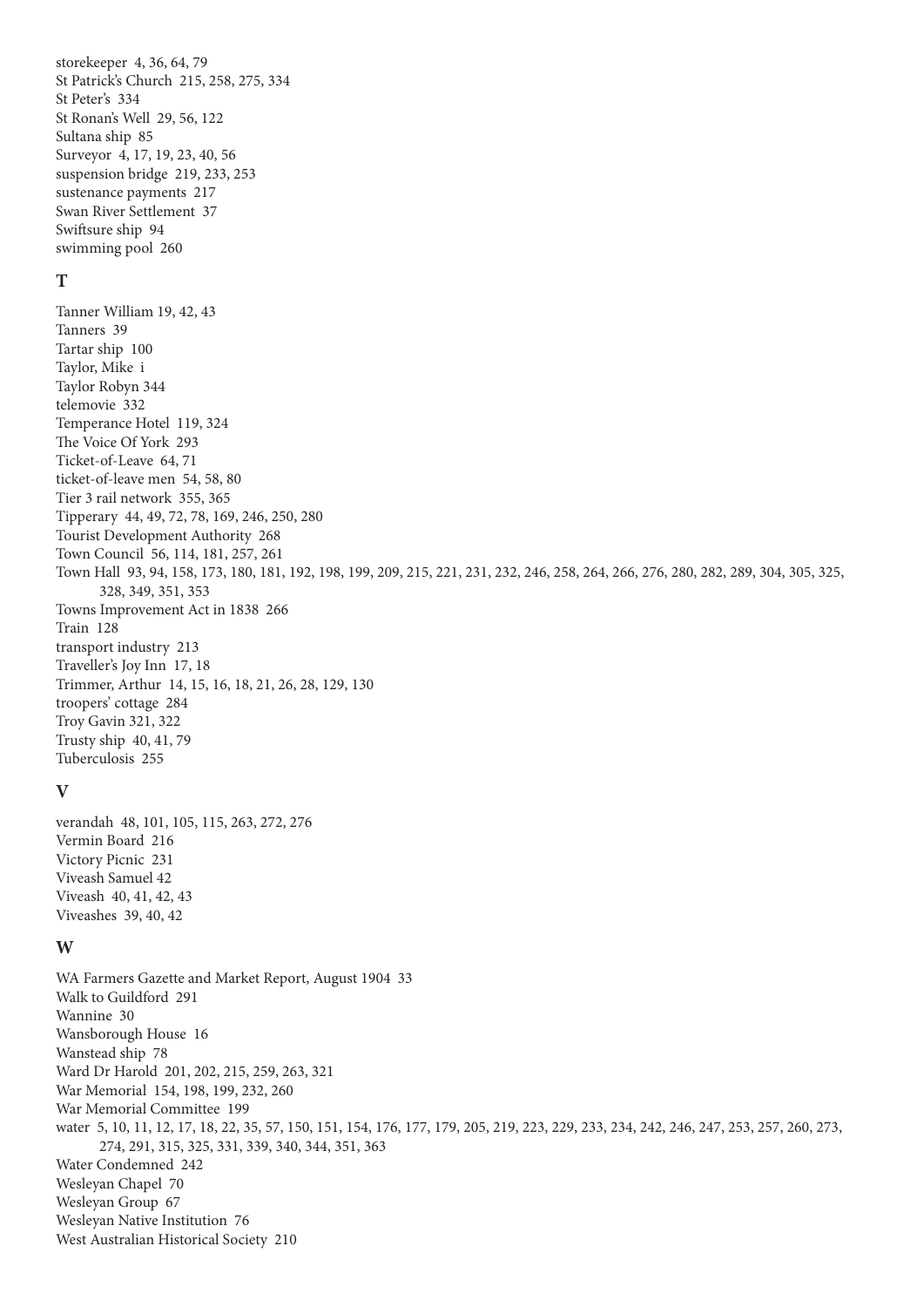Western Australian Agricultural Society 33 Western Australian Historical Society 43, 49, 59, 97, 104, 146, 209, 210, 268 Weston Frank 121, 201, 202 wheat 18, 26, 35, 49, 58, 67, 80, 129, 153, 155, 156, 165, 179, 189, 196, 203, 204, 205, 213, 214, 224, 257, 314, 355, 367 wheelwright 36 White, A.E. 26, 29, 201, 261, 297 Winch-Buist Marty and Connie 357 Winter Festival 280 Wise Choice development 301 Wittenoom, Charles 49, 71, 77, 78, 79, 80, 208, 210, 339, 344 Wittenoom J.B. iii, 14, 15, 17 Wittenoom 83, 136 Wollaston, Revd John Ramsden 74, 75, 76, 334 Women's Land Army 197 Woodada 57 Wright V. W. 213

# **Y**

Yangedin 40 Yangedine 42, 43 York Agricultural Association 33, 34 York Agricultural Society 33, 34, 54, 55, 80, 257 York Amateur Swimming Club 260 York and Districts Community Bank 317 York and District War Patriotic Fund 226, 228 York Art and Craft Awards 245 York Chamber of Commerce 281 York Chronicle 119, 206, 208, 212, 215, 216, 218, 222, 232, 233, 240, 242, 248, 251, 252, 253, 254, 255, 256, 274, 316 York Community Resource Centre 360 York Convict Depot 117 York Convict Hiring Station 42 York Co-op 327, 328 York & District Community Matters 307 York District High School 131, 256, 279, 306, 347 York Drive-In 295 York Fair 43, 49, 106, 107, 245, 276, 282, 297 York Flour Mill 156, 273, 293, 294, 298, 299 YorkFM 300 York Gaol 96, 118 York Guildford Walk 1788-1988 291 York History Review 326 York Hospital 143, 237, 238, 241, 245, 259, 267, 275 York Jazz Festival 280, 303, 318 York Jockey Club 134, 222 York Lodge 289 York Municipal Council 113, 181, 255 YORK PIONEER MEMORIAL LODGE 290 York Post Office 172, 223, 302 York/Quairading railway line 335 York Race Club 45 York Race Course 134, 326 York Residency Museum 245, 267, 297 York road 22, 53, 56, 57 York Road Board 113, 198, 250, 254, 257, 266 York Road poison 56, 81 York's 150th anniversary year 278 York Settlers 23, 54 York Society The 15, 25, 60, 65, 86, 92, 113, 114, 120, 127, 130, 135, 138, 155, 156, 158, 160, 166, 181, 204, 211, 214, 241, 242, 245, 255, 263, 266, 267, 268, 269, 273, 274, 276, 277, 280, 287, 292, 293, 297, 302, 303, 304, 313, 318, 327, 328, 330, 332, 339, 340, 347, 349, 351, 353, 354, 365 York Society Archives 15, 25, 60, 65, 92, 113, 114, 120, 127, 130, 135, 138, 155, 158, 166, 204, 211, 214, 241, 242, 255, 266, 273, 274, 277, 280, 287, 292, 293, 303, 304, 318, 327, 328, 332, 353 York's Soldiers 225 York Tourist Bureau, 305